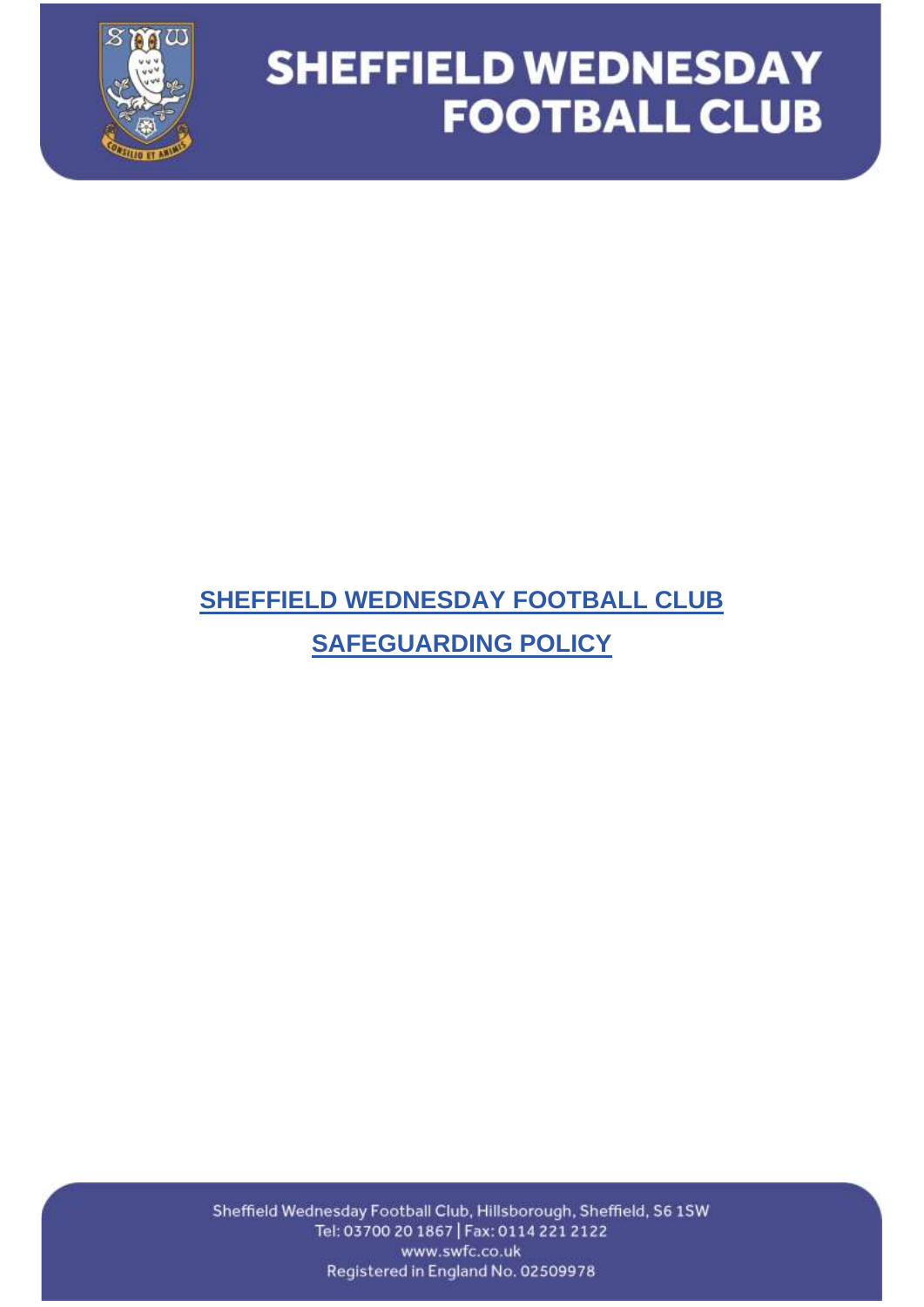

### **DOCUMENT CONTROL**

### **CHANGES HISTORY**

| <b>Version</b> | Date           | <b>Amended by</b>           | <b>Recipients</b> | <b>Purpose</b>             |
|----------------|----------------|-----------------------------|-------------------|----------------------------|
| 1.0            | March<br>2016  | <b>Richard Groves - DSO</b> | All               |                            |
| 1.1            | April 2017     | <b>Richard Groves - DSO</b> | All               |                            |
| 1.2            | April 2018     | <b>Richard Groves - DSO</b> | All               |                            |
| 1.3            | May 2018       | Matthew Foster - DSO        | All               | Update to meet legislation |
| 1.4            | August<br>2019 | Dee Ashton                  | All               |                            |
|                |                |                             |                   |                            |

### **Approvals**

This document requires the following approvals.

| Name                  | <b>Position</b>      | <b>Date Approved</b> | <b>Version</b> |
|-----------------------|----------------------|----------------------|----------------|
| ILaura Ibbotson       | HR Manager           | 12/09/18             | V1.3           |
| <b>Lindsey Hinton</b> | Club Secretary / SSM |                      | V1.4           |
| Dejphon Chansiri      | Chairman             |                      |                |

### **Distribution**

This document has been distributed to:

| <b>Name</b>                                     | <b>Position</b> | <b>Date</b> | <b>Version</b> |
|-------------------------------------------------|-----------------|-------------|----------------|
| All staff, players, volunteers and<br>Community |                 |             |                |
|                                                 |                 |             |                |
|                                                 |                 |             |                |
|                                                 |                 |             |                |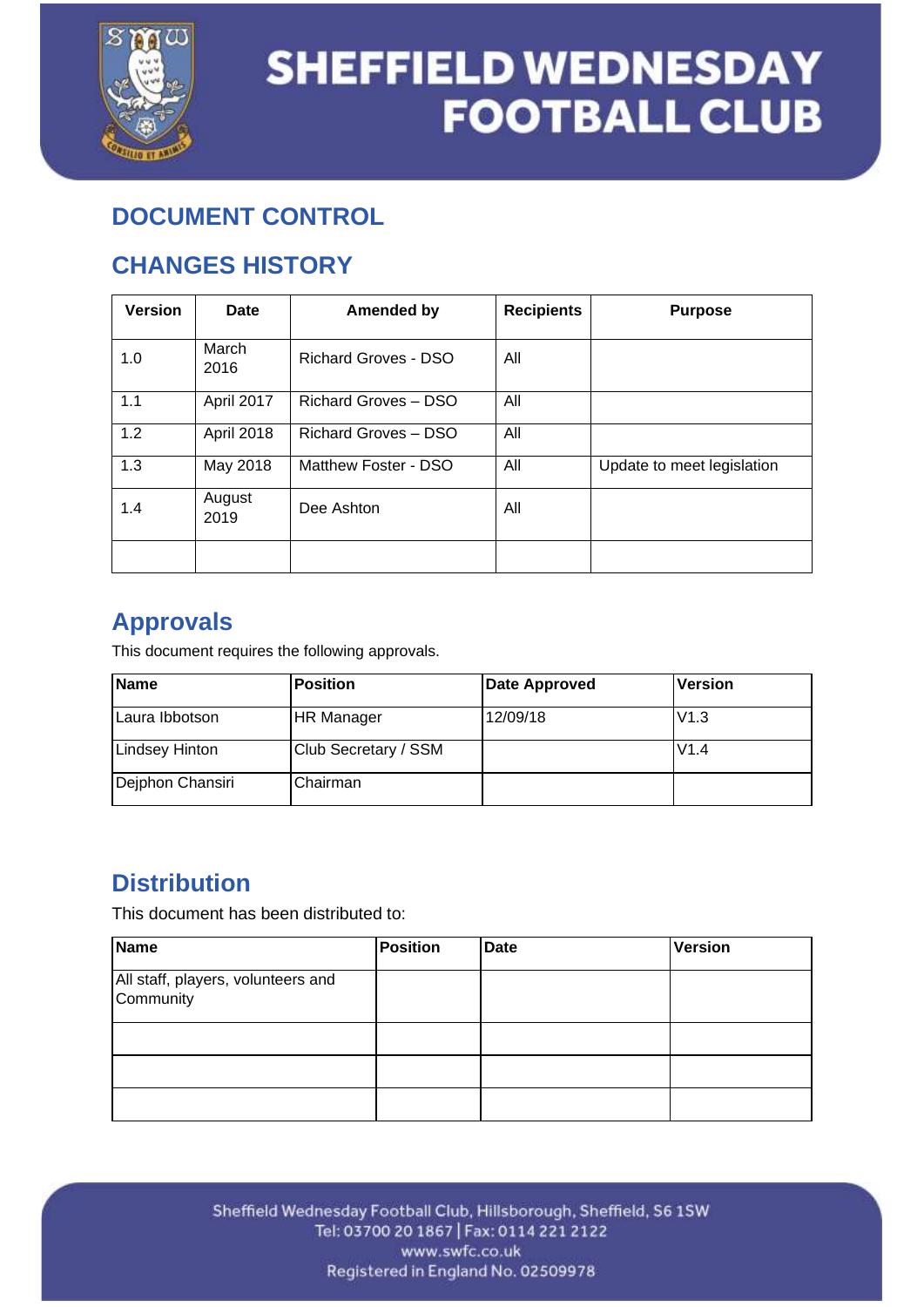

### **CONTENTS**

| <b>Section</b> | <b>Heading</b>                              | Page |
|----------------|---------------------------------------------|------|
| А              | Statement of Intent from the Board          |      |
| в              | Aims                                        |      |
| С              | Definitions and terminology                 |      |
| D              | Rules, Regulations and Guidance             | 5    |
| E              | <b>Club Designated Safeguarding Officer</b> | 6    |
| F              | <b>Safeguarding Training</b>                |      |
| G              | Recruitment                                 |      |
| н              | <b>Disclosure and Barring Service</b>       |      |
|                | Match days and Unaccompanied Children       | 8    |
|                | <b>Policy Links</b>                         | 8    |
| K              | Definition of Poor Practice and Abuse       | 8    |
|                | Signs of Abuse                              | 9    |
| М              | Responding to Allegations and Suspicions    | 12   |
| N              | <b>Emergency Contact Details</b>            | 13   |

| <b>APPENDIX 1</b> Safeguarding Team                             |    |
|-----------------------------------------------------------------|----|
| <b>APPENDIX 2</b>   Safeguarding Concern Form                   | 15 |
| <b>APPENDIX 3</b>   Dealing with Concerns in a Football Setting | 16 |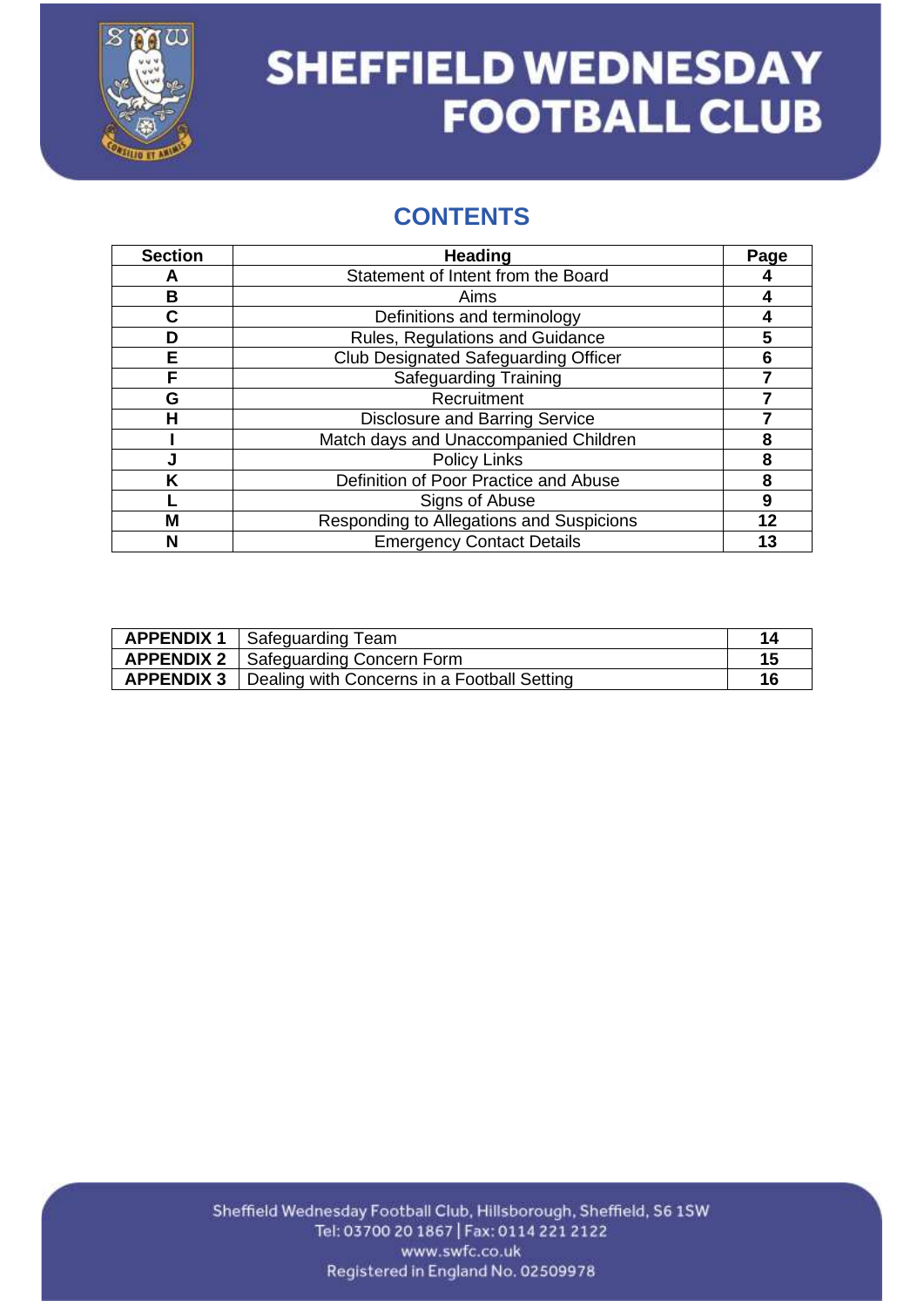

### **A. STATEMENT OF INTENT FROM THE BOARD**

Sheffield Wednesday Football Club (SWFC) is committed to safeguarding the welfare of children, young people and vulnerable adults. The Club will endeavour to ensure the safety of all those who engage with and come into contact with the Club. The club expects all staff, players, volunteers, participants, contractors and guests to share this commitment.

The Club believe that all staff, players, volunteers, participants, contractors and guests have a responsibility to report any concerns to the Club should that be concerned about the welfare of any child, young person or vulnerable adult.

The Club are committed to ensuring that:

- The safety and welfare of children, young people and vulnerable adults under the care of the Club is paramount.
- All children, young people and vulnerable adults that engage with the Club, regardless of age, culture, social background, disability, gender, language, racial origin, religious belief and/or sexual identity have the right to safety and protection from abuse or harm.
- All suspicions, reports and/or allegations of abuse will be taken seriously and investigated thoroughly which may involve the appropriate Local Authority teams where necessary

#### **B. AIMS**

Through this policy the Club aims to:

- Safeguard all children, young people and vulnerable that come into contact with the Club
- To demonstrate best practice in the area of safeguarding children, young people and vulnerable adults
- Increase awareness and understanding of safeguarding issues Club wide
- Provide guidance for parents and carers on understanding the reporting procedures
- Provide guidance for staff, players, volunteers, contractors and guests on understanding the reporting procedures
- Ensure that coaches, parents, participants, staff, players and other adults who come into contact with children, young people and vulnerable adults provide good role models for behaviour
- Promote high ethical standards throughout the Club

#### **C. DEFINITIONS AND TERMINOLOGY**

**The Club –** refers to Sheffield Wednesday FC, its staff and all activities it undertakes. In certain circumstances, it may also refer to third parties with an entrusted responsibility for delivering Clubsupported activity.

**Staff** – refers to persons employed by and receiving payment for services from the Club. This is irrespective of the length or nature of their contract.

**Volunteers** – persons who freely offer their skills and expertise or take part in a task, event or enterprise with the Club at their own expense in terms of time and/or resources.

**Child/ren** – defined in the Children's Act (1989) as any person under the age of 18.

**Vulnerable adult/s** – an adult (person aged 18 and over) who is, or may be in need of one of the following services: Health care; relevant personal care; social care work, assistance in relation to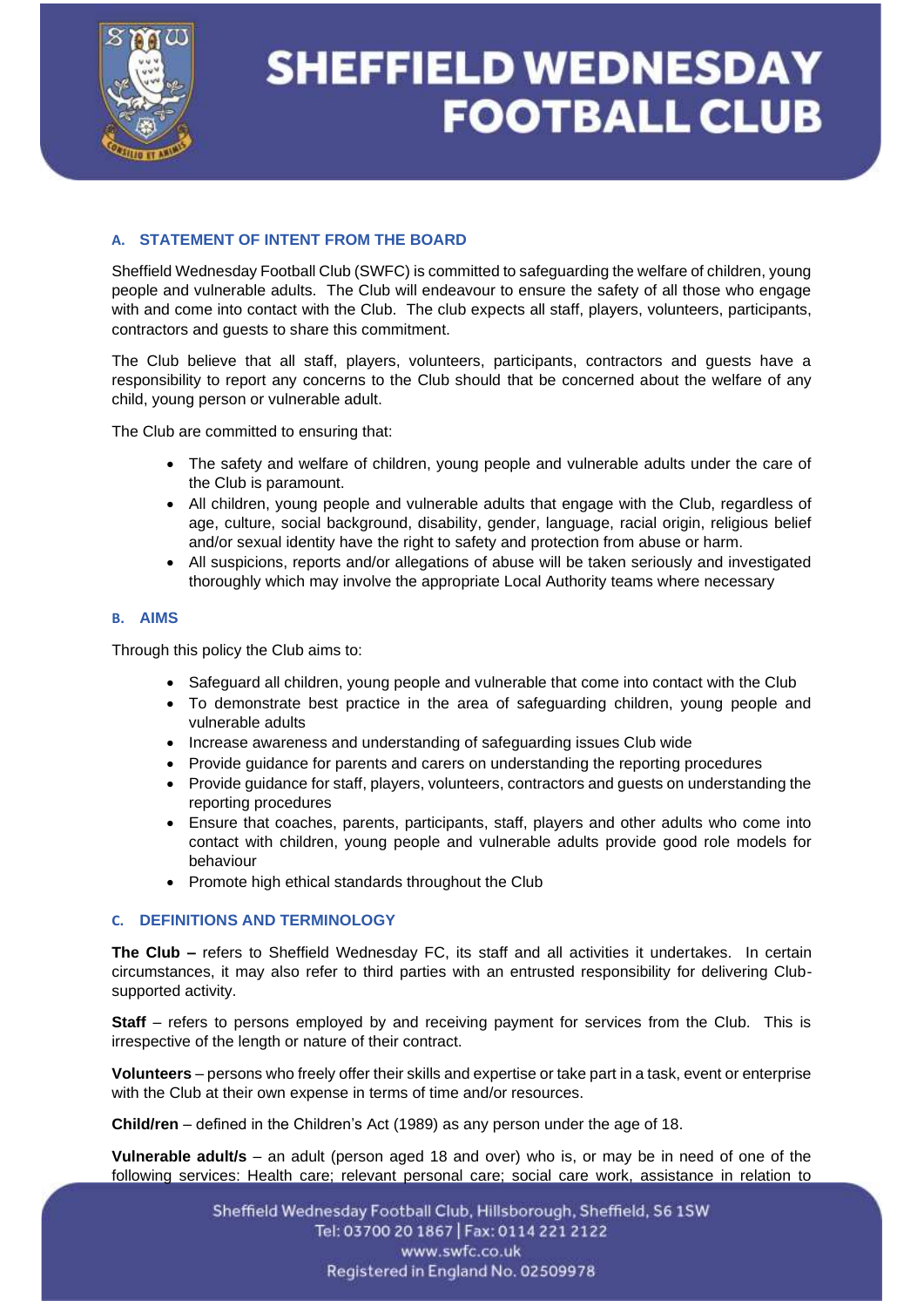

general household matters by reason of age, illness or disability; relevant assistance in the conduct of their own affairs (due to age, illness or disability in prescribed circumstances)

**Safeguarding** – preventative and reactional measures taken by the Club to ensure; the risk of harm or mistreatment to the welfare of vulnerable groups is minimised; the health or wellbeing of vulnerable groups is not impaired when engaging in Club related activities; an environment exists that allows vulnerable groups to be cared for safely and allows for the best possible outcomes for them and provides them with the best life chances possible.

**Welfare** – the health, happiness and fortunes of an individual and the humanitarian aspects of their life including personal need and physical and mental development

**Significant harm –** the Children Act (1989) introduced the concept of significant harm as the threshold that justifies compulsory intervention in family life in the best interests of children

**Child Protection** – the process of protecting individual children identified as either suffering, or likely to suffer, significant harm as result of abuse or neglect. It involves measures and structures designed to prevent and respond to abuse and neglect.

**Child abuse** – involves acts of commission and omission, which results in harm to the child. The four types of abuse are defined as follows:

- **Physical abuse** Physical abuse is deliberately hurting a child causing injuries such as bruises, broken bones, burns or cuts.
- **Sexual abuse** There are 2 different types of child sexual abuse. These are called contact abuse and non-contact abuse.
- $\circ$  Contact abuse involves touching activities where an abuser makes physical contact with a child, including penetration.
- o Non-contact abuse involves non-touching activities, such as grooming, exploitation, persuading children to perform sexual acts over the internet and flashing.
- **Emotional abuse** Emotional abuse is the ongoing emotional maltreatment of a child. It's sometimes called psychological abuse and can seriously damage a child's emotional health and development. Emotional abuse can involve deliberately trying to scare or humiliate a child or isolating or ignoring them.
- **Neglect** Neglect is the ongoing failure to meet a child's basic needs and is the most common form of child abuse.

#### **D. RULES, REGULATIONS AND GUIDANCE**

The Club is governed by the legislation and rules and regulations set out by key governing agencies including the Government, The Football Association, The Premier League and the NSPCC Child Protection in Sport Unit. This safeguarding policy has been developed with reference to the policies and procedures and is underpinned by the following legislation:

- Working Together to Safeguard Children (2015)
- The Children Act (1989 and 2004)
- What to do if you're worried a child is being abused Advice for Practitioners (2015)
- Safeguarding Vulnerable Groups Act (2006)
- Protection of Freedoms Act (POFA, 2012)
- Female Genital Mutilation Act (2013)
- Keeping Children Safe in Education (2016)
- Sexual Offences Act (2003)
- UN Convention on the Rights of the Child (1989)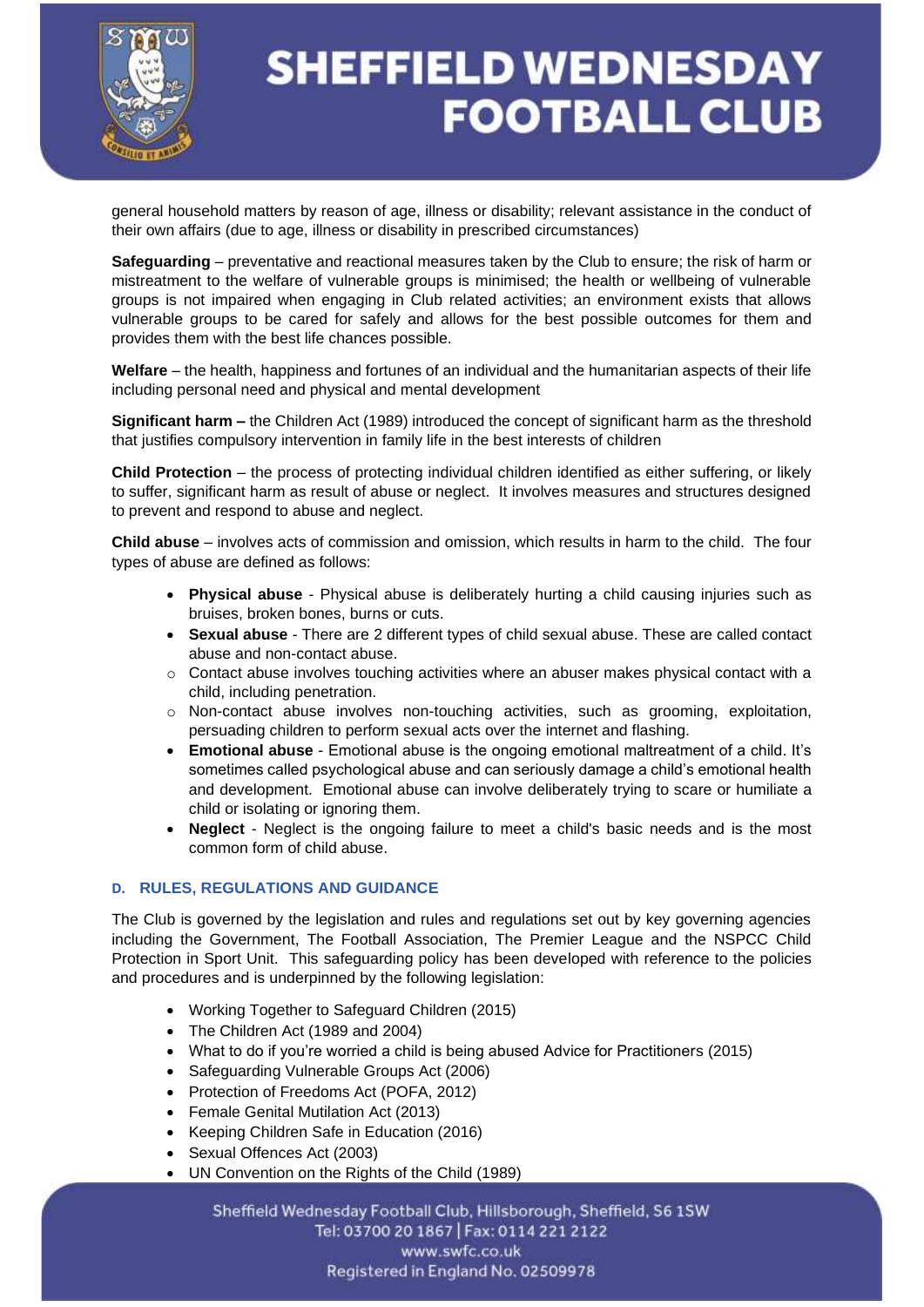

- The Mental Capacity Act (2005)
- The Care Act (2014)
- Every Child Matters (2003)
- Human Rights Act (1998)
- No Secrets (2000)
- Standards for Safeguarding and Protecting Children in Sport (NSPCC and CPSU, 20205)

The Club recognise their responsibilities to maintain regular communication with the Local Safeguarding Children's Board, Local Authority children's services, Local Authority Designated Officer and the Police safeguarding teams. The communication of the Club with the Local Authorities is centred upon supporting the club with; reporting/monitoring of Safeguarding incidents, sharing of best practice, sharing information/ changes in legislation, sharing of important local area information and workforce best practice and training and development and any other relevant appropriate Safeguarding support.

The Club will ensure that any partner agencies also have robust Safeguarding policies and Procedures in place and where appropriate there will be a Service Level Agreement.

#### **E. CLUB DESIGNATED SAFEGUARDING OFFICER**

The Club Safeguarding Officer has responsibility to oversee and direct the safe provision of all activities and associated training relating to children and young people. A strategic role providing leadership and guidance on all safeguarding matters and relevant legislation, along with implementing safeguarding awareness and best practice club across the Club, Academy and Trust.

The Safeguarding Officer will:

- Manage the implementation of the Trust and Club's strategy and action and implementation plan for safeguarding
- Ensure club compliance with statutory obligations under relevant legislation and the Affiliated Football Safeguarding Policy.
- Work closely with HR and heads of departments to develop and implement safer recruitment and induction practices across the organisation.
- Continuously work to maintain, embed and improve the Trust and Club's safeguarding provision ensuring the highest standards for safeguarding vulnerable groups.
- Manage the development, implementation, promotion and review of the Trust and Club's safeguarding vulnerable groups' policies, practices and good practice guidelines.
- Be the lead member of staff to manage safeguarding incidents, concerns and allegations.
- Be the lead member of staff to work in partnership with statutory and football authorities, sharing information where appropriate to safeguard vulnerable groups.
- Maintain accurate, confidential and up to date records on all safeguarding incidents, concerns and allegations.
- Give direction and guidance to staff in respect of safeguarding incidents, concerns and allegations.
- Support staff to respond appropriately to concerns about the welfare or safety of vulnerable groups.
- Lead and provide direction to Safeguarding Officer
- Ensure that Safeguarding Officers are trained, supported and supervised.
- Act as the Trust and Club's lead source of safeguarding support, advice and expertise.
- Ensure staff understand their individual responsibilities to safeguard and promote the welfare of vulnerable groups.
- Develop relationships with statutory and football authorities.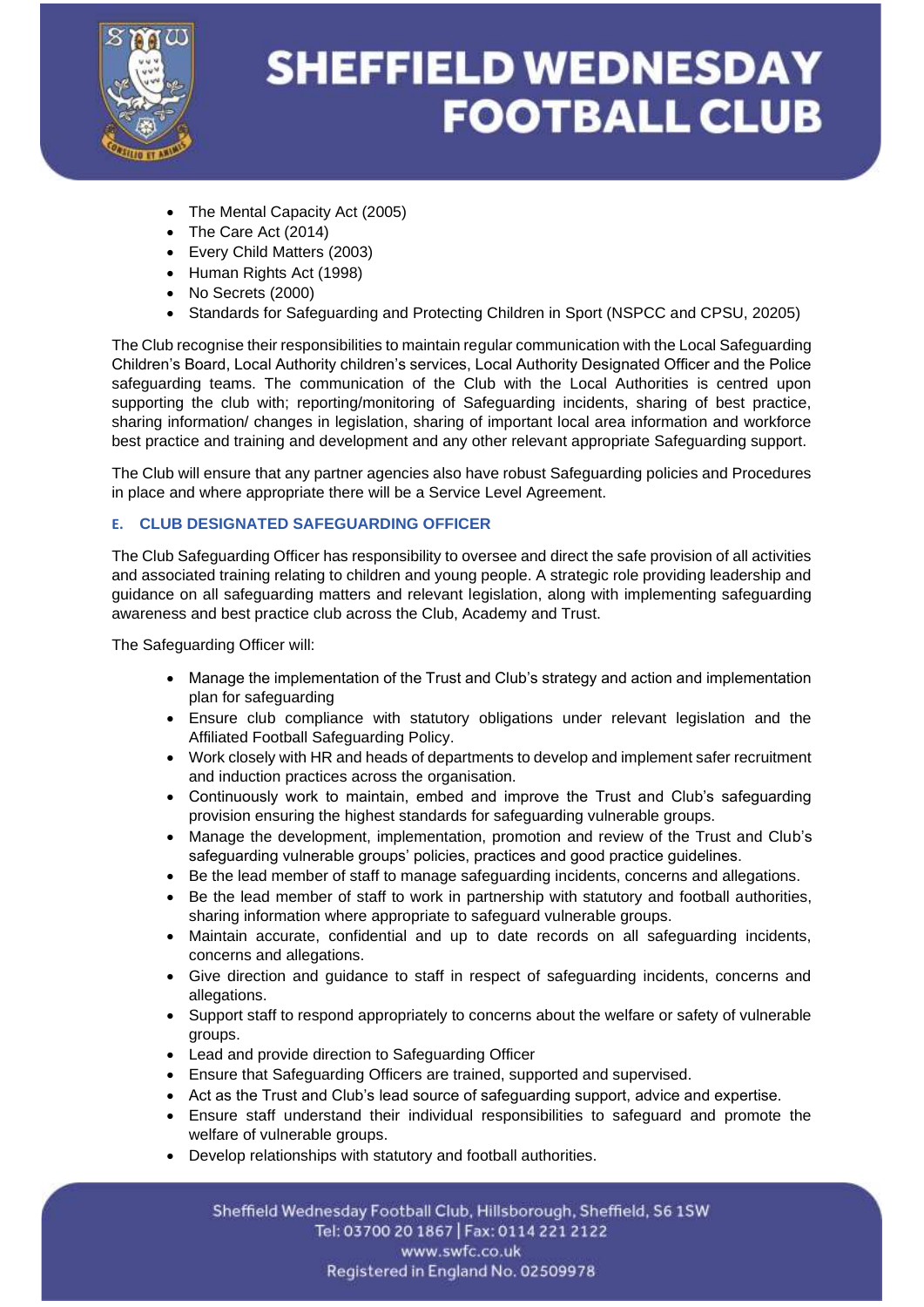

- Attend regular safeguarding training and maintain an up to date knowledge base of relevant legislation, regulations and best practice.
- Undertake the annual LSCB section 11 audit (Children Act 2004) and present the findings and take any relevant action**.**

There is also a team of Safeguarding Champions which can be seen as Appendix 1. The team is comprised of key department heads that support the DSO in their duties in raising awareness of safeguarding and assisting with responding appropriately to safeguarding concerns and allegations.

#### **F. SAFEGUARDING TRAINING**

The Club will ensure that there are qualified and designated individuals within the organisation that will take the lead on ensuring that the Club does all it can to meet its statutory and moral obligations.

A Safeguarding induction is provided for all new starters, including full time, part time and casual members of staff. This induction is provided by the DSO. More specific training is given to people based on their job role and the need of the person.

All staff working in direct contact with children are required to complete the FA's three-hour Safeguarding Children Awareness Workshop and undertake a refresher course at least once every three years. Details of satisfactory completion are held on the SCR which can be accessed by the Club DSO and the HR team.

Bi-annual training is provided to all staff as part of their own CPD and monthly updates are provided to all staff through the staff Newsletter. Following the release of new legislation that will have an impact on any work being carried out by the Club, the DSO will ensure that all personnel are made aware of this and that it is incorporated into ways of working.

#### **G. RECRUITMENT**

SWFC have a specific safer recruitment policy which sets out in detail the process the Club will undertake in ensuring staff are suitable to work with children and adults at risk. A copy is available if required.

All staff will undertake a specific safeguarding and safer working practices induction upon employment at the club. A briefing document and guidance for safer working practices will be provided and will also be available on the network. Key elements of the Club's Safeguarding Children Policy are discussed in more detail if the role requires it.

#### **H. DISCLOSURE AND BARRING SERVICE**

Staff in roles that require contact with children, young people and vulnerable adults will undergo enhanced DBS disclosure, which is an on-going procedure throughout the association with the club. Enhanced DBS checks will enable the club to undertake more thorough recruitment and selection procedures for positions which involve working with children. Staff working in other roles within the Club may be subject to Criminal Record Checks dependant on the role being undertaken and in line with guidance produced by the FA and EFL.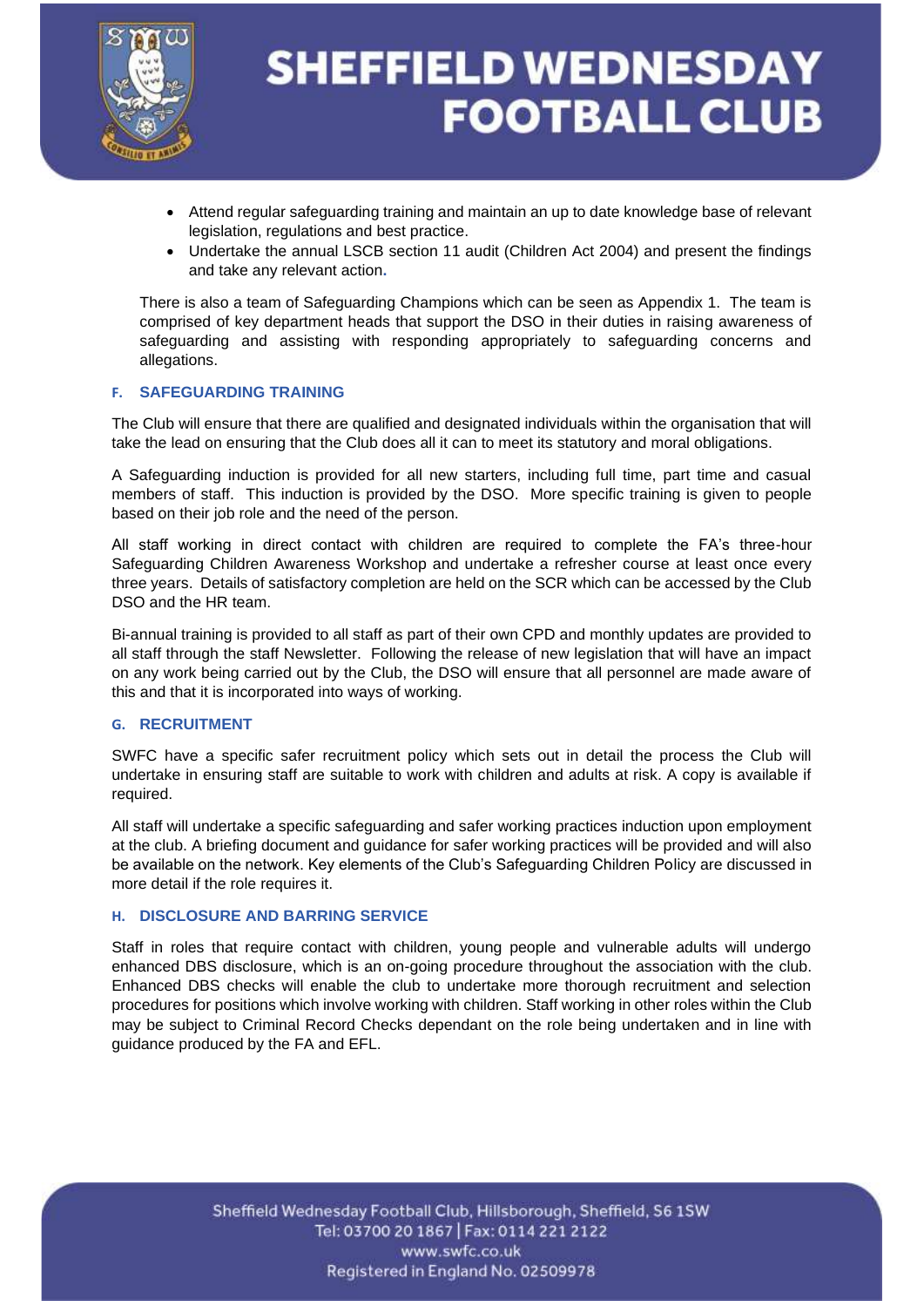

### **I. MATCH DAYS AND UNACCOMPANIED CHILDREN**

In accordance with the Club's policy, Tickets will be sold to persons aged 14 years and above. Only persons aged 18 years and over may purchase a ticket for an Under 14. Where tickets are purchased at the turnstiles on the day of the game the Operators will check the age of the ticket buyer where there might be doubt on this point.

#### **J. POLICY LINKS**

This policy should be read in conjunction with the following policies:

- Whistle-Blowing Policy
- Anti-Bullying Policy
- Safer Recruitment Policy
- Late collection of Children Policy
- IT and Social Media Policy
- Equal Opportunities Policy
- Late Collection of Children Policy
- Complaints Policy
- NCA Sexting in Schools and Colleges
- Prevent Policy
- FGM Policy
- Safeguarding Adults at Risk Policy
- Health and Safety Policy
- Trips, Tours and Tournaments Policy
- GDPR and Data Sharing Policy
- Unaccompanied Children Attending Matches Policy
- Responding to Youth Sexual Imagery

#### **K. DEFINITIONS OF POOR PRACTICE AND ABUSE**

Poor Practice is unacceptable and will be treated seriously with appropriate action. Any behaviour that contravenes existing Codes of Conduct, infringes an individual's rights and/or reflects a failure to fulfil the highest standards of care is an indication of Poor Practice. A child or young person may not be aware that poor practice or abuse is taking place, as they may deem the behaviour as acceptable.

#### **What is abuse?**

Abuse is any form of physical, emotional or sexual mistreatment or lack of care that leads to injury or harm. It commonly occurs within a relationship of trust or responsibility and represents an abuse of power or a breach of trust. Abuse can happen to a child or a vulnerable adult regardless of their age, gender, race, ability, culture or sexual orientation.

#### **Abuse of positions of trust (Sexual Offences Act, 2003):**

As set out by the Sexual Offences Act (2003), abuse of position of trust covers the following situations: sexual activity with a child; causing or inciting a child to engage in sexual activity; sexual activity in the presence of a child; causing a child to watch a sexual act. These situations relate to offences being committed online, via social media or text messages.

When engaging with children and young people on behalf of SWFC, staff and volunteers are considered to be acting in a position of trust. Broadly speaking, a relationship of trust can be described as one in which one party is in a position of power or influence over the other by virtue of their work or the nature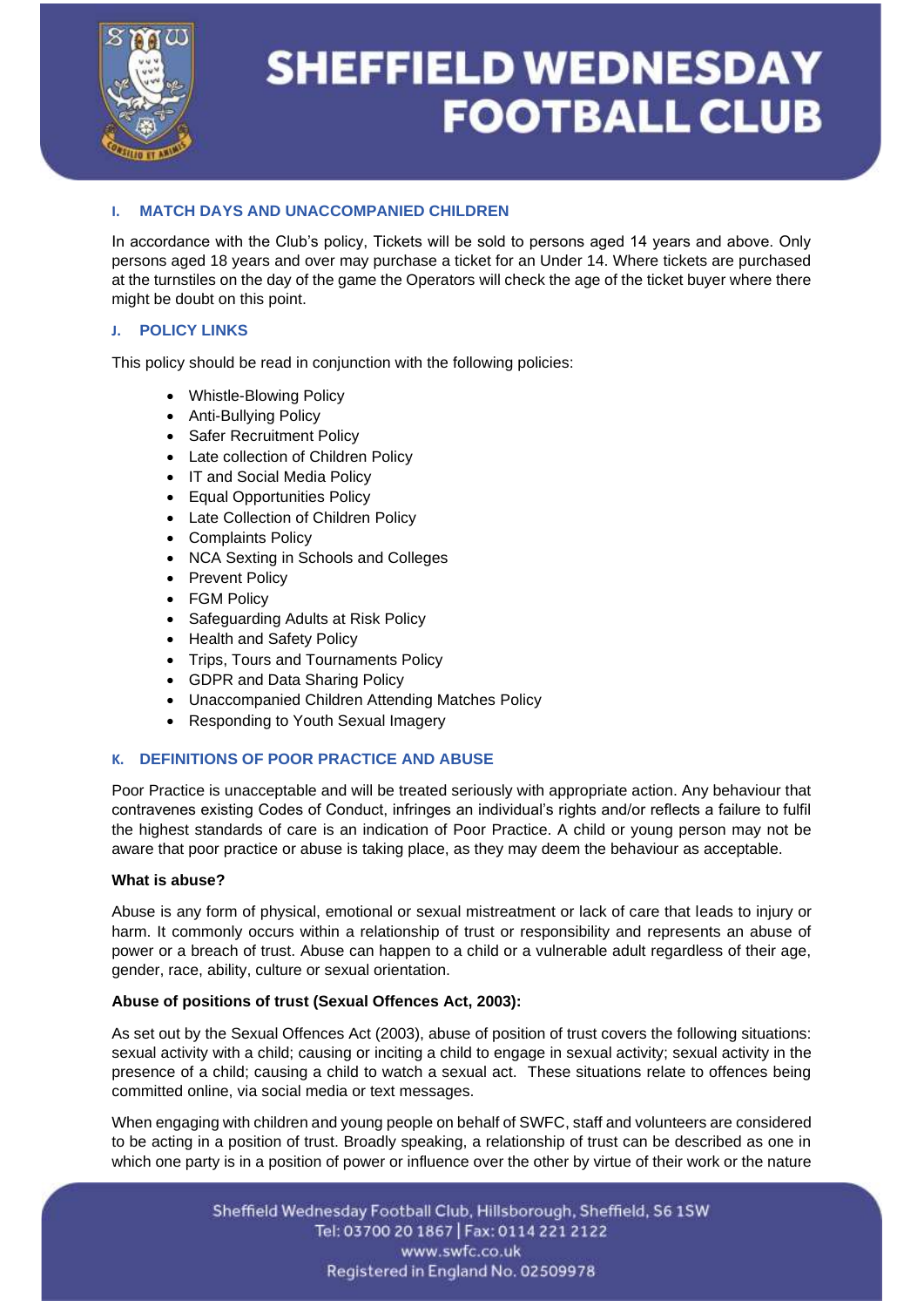

of their activity. It is vital for all those in positions of trust to understand the power this can give them over those they care for and the responsibility they must exercise as a consequence of this relationship.

Young people of 16 or 17 can legally consent to sexual activity but they may still be relatively immature emotionally. It is essential that those who may be in a position of trust recognise this vulnerability and ensure it is not exploited.

Where a person aged 18 or over is in a specified position of trust with a young person under 18, it is an offence in certain circumstances for that person to engage in sexual activity with or in the presence of that young person, or to cause or incite that young person to engage in or watch sexual activity even if the young person appears to consent.

Therefore, given this principle, SWFC expects that:

- Any behaviour, which might allow a sexual relationship to develop between the person in a position of trust and the child or young people in their care, must be avoided;
- Any sexual relationship within a position of trust relationship is not allowed so long as the relationship of trust continues.

#### **L. SIGNS OF ABUSE**

The main forms of abuse identified are as follows, should you have any concern that abuse is occurring you should contact the Safeguarding Manager or nominated Safeguarding Officer for the relevant department for advice.

#### **Physical Abuse:**

Physical abuse may involve hitting, shaking, throwing, poisoning, burning or scalding, drowning, suffocating, or otherwise causing physical harm to a child.

Physical harm may also be caused when a parent or carer fabricates the symptoms of, or deliberately induces, illness in a child.

Physical abuse can be caused through an act or omission.

#### **Sexual Abuse:**

Sexual abuse involves forcing or enticing a child or young person to engage in sexual activity, regardless of 'implied consent.' This includes penetrative (penetration of vagina, anus & mouth) and non-penetrative acts (touching – over or under clothing, any part of the body in a sexual way).

Sexual abuse includes involving children in the watching of sexual acts, and encouraging children to engage in over-sexualised behaviour, and also grooming offences which can also be committed via the internet.

Sexual abuse can be perpetrated by anyone, including a parent or guardian, caregiver, extended family, friend, neighbour, stranger or a person in a position of trust (includes 16/17 year olds).

Sexting is also classed as sexual abuse. Sexting includes: sending or receiving naked photos, underwear shots, sexual or 'dirty' photos or rude text messages or videos.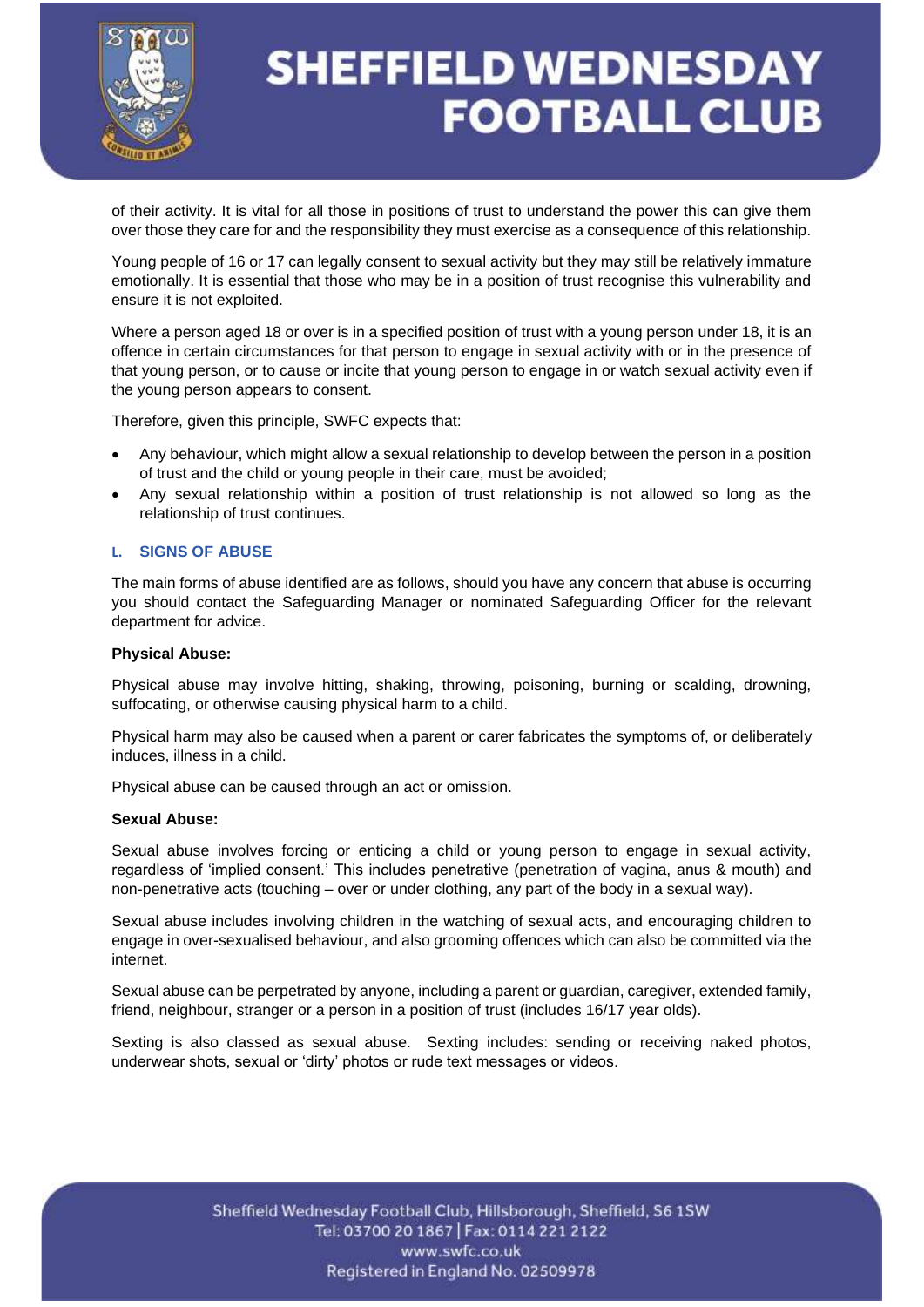

#### **Female Genital Mutilation:**

A girl at immediate risk of FGM may not know what is going to happen. But she might make you aware of the following: a long holiday abroad or going 'home' to visit family; a relative or 'cutter' visiting; a special occasion or ceremony to 'become a woman' a female relative being cut.

The symptoms of FGM can include: difficulty walking, spending longer at the toilet, withdrawal, anxiety, severe pain, shock, bleeding, infections, blood loss.

#### **Neglect:**

Neglect is the persistent failure to meet a Child's basic physical and/or psychological needs, likely to result in the serious impairment of the Child's health or development. This includes failing to provide adequate nutrition, clothing, shelter, health care and protection from harm. Emotional neglect is the failure to meet the child's ongoing emotional needs for affection and a sense of belonging.

#### **Emotional Abuse:**

Emotional abuse is the persistent emotional maltreatment of a child such as to cause severe and persistent adverse effects on the child's emotional development, including verbal attacks on a child's sense of self, repeated humiliation or rejection. Exposure to violence, drugs, alcohol abuse or severe conflict in the home, forced isolation, restraint or causing a child to be afraid much of the time may also cause emotional harm. Emotional abuse rarely happens only once and it is usually part of a pattern of how the child is being treated over a significant period of time.

#### **Bullying/Cyberbullying (strand of emotional abuse):**

Bullying may be defined as deliberately hurtful behaviour, usually repeated over a period of time, where it is difficult for those bullied to defend themselves. It can take many forms, but the three main types are physical, verbal and emotional, both face to face and via social media and other online forums. The damage inflicted by bullying can frequently be underestimated. It can cause considerable distress to children to the extent that it affects their health and development or, at the extreme, cause them significant harm (including self-harm). All settings in which children are provided with services or are living away from home should have in place rigorously enforced anti-bullying strategies.

#### **Cyberbullying:**

This is when a person uses technology i.e. mobile phones or the internet (social networking sites, chat rooms, instant messenger, tweets), to deliberately upset someone. Bullies often feel anonymous from the incident when it takes place online and 'bystanders' can easily become bullies themselves by forwarding the information on.

#### **Domestic Abuse:**

This is a significant indicator of risk of harm to children, whom may suffer directly or indirectly if they live in households where there is domestic abuse. Domestic abuse is likely to have a damaging effect on the health and development of children.

#### **Concerns around radicalisation and extremism:**

The Counter Terrorism and Security act places a duty on specified authorities, including sport in the exercise of their functions, to have due regard to the need to prevent people from being drawn into terrorism (the prevent duty) There is also a duty on local authorities to ensure there is a Channel Panel in place. This must include the local authority and senior police officers. The panel will assess to what extent identified individuals are vulnerable to being drawn into terrorism. The Act requires partners of the Chanel Panel to cooperate with the panel in the carrying out of its functions and the police in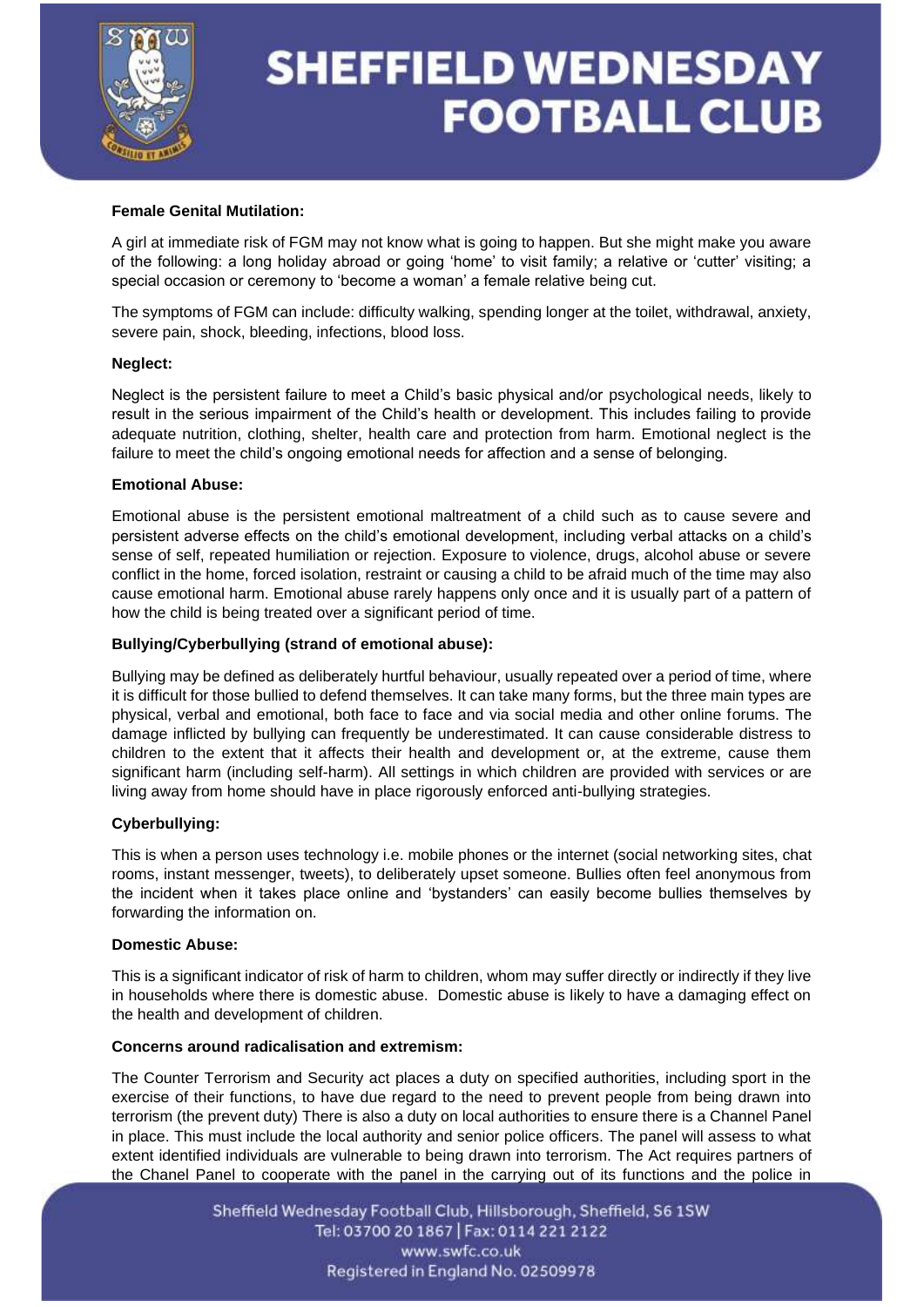

undertaking he initial assessment as to whether a referral is appropriate. Any concerns or queries regarding this should be discussed with the DSO as the designated lead for PREVENT.

#### **The Prevent strategy**

- Responds to the ideological challenge we face from terrorism and aspects of extremism, and the threat we face from those who promote these views.
- Provides practical help to prevent people from being drawn into terrorism and ensure they are given appropriate advice and support.
- Works with a wide range of sectors (including education, criminal justice, faith, charities, online and health) where there are risks of radicalisation that we need to deal with.

The strategy covers all forms of terrorism, including far right extremism and some aspects of non-violent extremism.

#### **The Counter Terrorism & Security Act (2015):**

This Act places a duty on specified authorities including schools, Further and Higher Education, to have due regard to the need to prevent people from being drawn into terrorism (the Prevent duty).

At SWFC, we are committed to supporting vulnerable people through our safeguarding policies and procedures and recognise that this will support our contribution to the Prevent duty.

At SWFC, we build people's resilience to radicalisation by promoting fundamental British values and enabling our pupils to challenge extremist views.

#### **Signs and Symptoms:**

The list below is not exhaustive and the presence of one or more of these indicators is not proof that abuse is taking place though they are indicators that abuse may have taken place:

- Unexplained or suspicious injuries such as bruising, cuts or burns, particularly if on a part of the body not normally prone to such injuries.
- An injury for which the explanation seems inconsistent.
- Disclosure of what appears to be an abusive act.
- Disclosure of unsatisfactory home circumstances i.e. Domestic abuse, drugs and alcohol misuse, mental health concerns of a parent or other person within the home.
- Someone expresses concern about the welfare of the child.
- Unexplained changes in behaviour (e.g. becoming quiet, withdrawn or sudden outbursts).
- Oversexualised behaviour
- Displays variations in eating patterns including overeating or loss of appetite.
- Weight loss for no apparent reason.
- Becomes increasingly dirty or unkempt.
- Evasive parents/care

Remember: It is not the responsibility of staff (permanent or casual) or volunteers to decide if abuse has taken place, but it is their responsibility to act on any concerns, in accordance with this procedure.

#### **M. RESPONDING TO ALLEGATIONS OR SUSPICIONS**

All staff, volunteers and players have a responsibility to ensure the safety and welfare of children and to take appropriate steps to ensure that suspicions and allegations of abuse are taken seriously and responded to quickly and appropriately. It is not the responsibility of anyone within the club to decide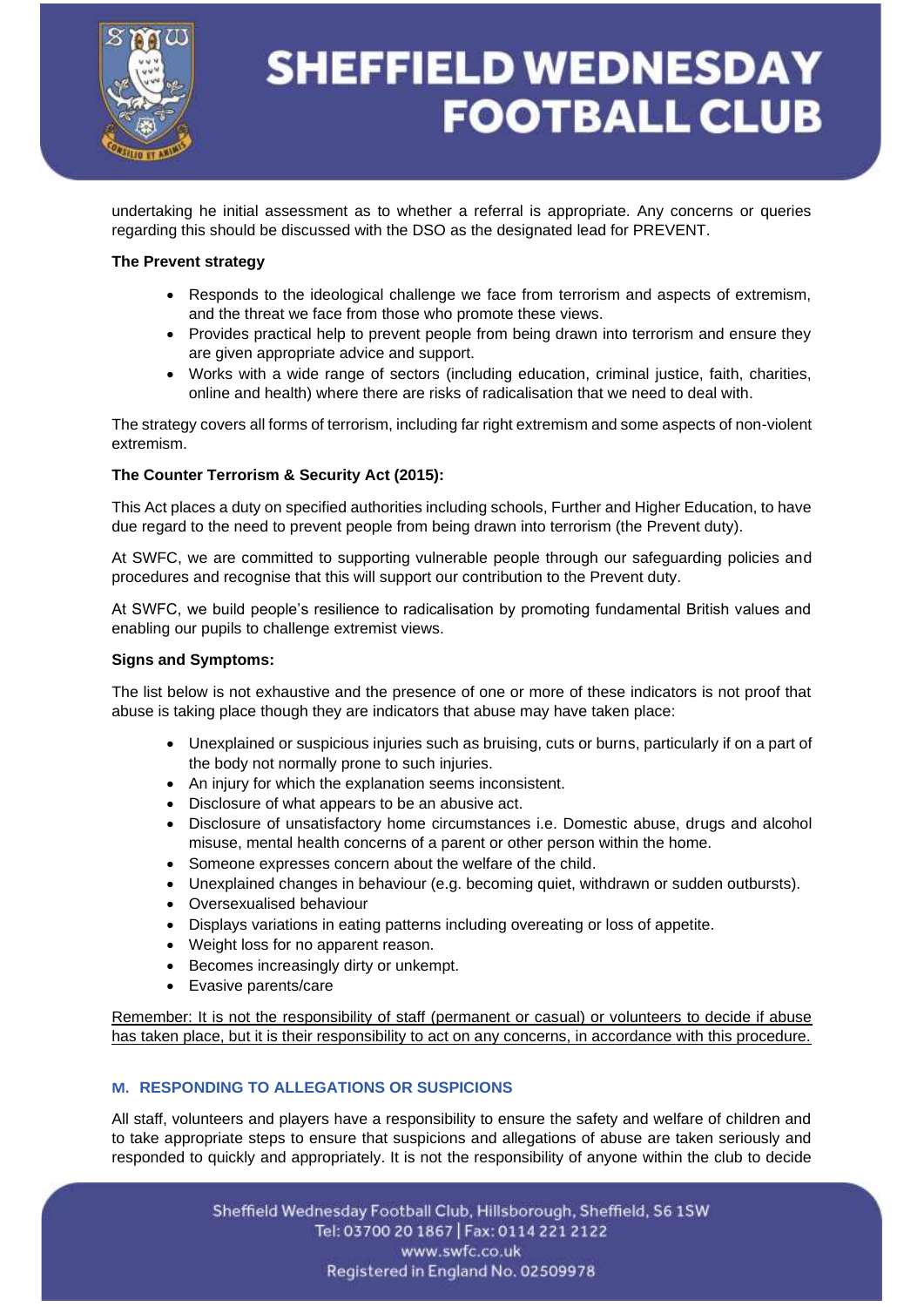

whether or not child abuse has taken place. Appendix 3 shows the procedure to follow if you have a concern about the behaviour of someone involved in football towards a child.

Where there is a complaint against a member of SWFC staff the one of the following may occur:

- A criminal investigation led by the Police
- A child protection investigation led in a multi-agency approach by the Local Authority
- A disciplinary or misconduct investigation led by the club, which may also involve The Football Association or Premier League.
- The club will delay an internal disciplinary or misconduct investigation while a criminal or local authority investigation takes place.

If a member of staff suspects abuse is taking place, or a report/allegation of abuse has been disclosed to them, where possible the Designated Safeguarding Officer should be contacted as early as possible. However, it is recognised that an individual may need to respond to a situation immediately and prior to such contact if the nature of the suspicion or report is putting the child concerned in immediate danger. The Designated Safeguarding Officer will notify the LADO and consult with the police and local authority children's social care as appropriate. Useful contact details are listed as Appendix 1.

The following guidelines offer help and support in responding to abuse or a suspicion of abuse:

Staff should:

- Listen carefully rather than question the child directly.
- Stay calm and not offer their personal opinions/thoughts.
- Be aware that medical or criminal evidence may be relevant.
- Tell the child that you are listening and taking what they say extremely seriously.
- Seek medical attention if necessary.
- Take further action they may be the only person in a position to prevent future abuse.
- Inform the Designated Safeguarding Officer of the information or another senior member of staff if these are not available.
- Using Appendix 2, Write down everything said (in their words as far as possible) and what was done – accuracy and detail is important. Keep this information stored in a secure place. Concerns can be recorded on the Safeguarding reporting form.

#### **N. EMERGENCY CONTACT DETAILS** – See Appendix 1 for SWFC contact details

- Sheffield Children's Services 0114 203 9591
- Sheffield Safeguarding Hub 0114 273 4855
- Sheffield Safeguarding Adult Services 0114 273 6870
- LADO Hannah Appleyard 0114 273 4850
- Should you require police assistance call 101 or 999 in an emergency Should any further help or advise be required please contact
- FA case management team Duty Manager 0800 083 5902
- County welfare officer Claire MacRory [claire.macrory@sheffieldfa.com](mailto:claire.macrory@sheffieldfa.com)
- Child protection advisor EFL Anne Hussey 01772 525800 [A.Hussey@efl.com](mailto:A.Hussey@efl.com)
- Or EFL Trust DSO for EFL Trust Tara Lawson 07964905652
- NSPCC 24-hour helpline 0808 800 5000
- Details of all of the above are available from the DSO Dee Ashton dee ashton  $@swtc.co.uk$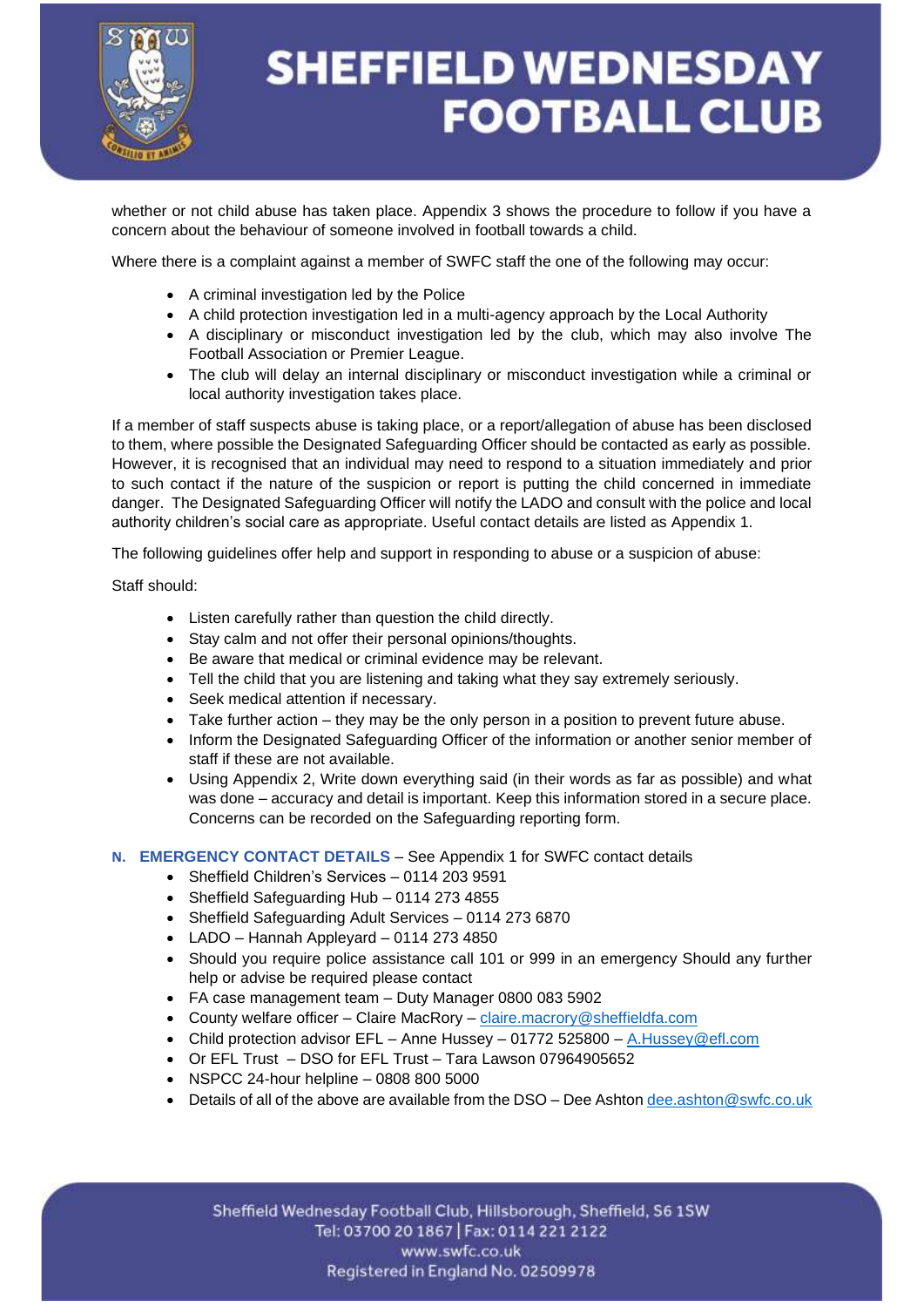

### **Appendix 1**

### **SAFEGUARDING TEAM**

If you have any concerns or queries regarding safeguarding, please contact a member of staff below.



Dee Ashton<br>Lead Designated Safeguarding<br>
Lindsey Hinton<br>
Club Secretary & Senior Lead Designated Safeguarding<br>
Officer/Welfare Officer<br>
Club Secretary & Senior Club Secretary & Senior Club Secretary & Senior Club Officer/ Welfare Officer<br>dee.ashton@swfc.co.uk dee.ashton@swfc.co.uk lindsey.hinton@swfc.co.uk<br>07801 231726 0114 324 0760



0114 324 0760



Richard Stanford **Dan Potts** Operations Manager<br>
(single point of contact for prevent)<br> **Example 1999** Head of Education welfare<br>
dan.potts@swfc.co.uk (single point of contact for prevent)<br>
richard.stanford@swfc.co.uk<br>
07891 676424  $richard.stanford@swfc.co.uk$ 07795 632738





Ed Kinsey NSPCC Helpline Education Manager www.nspcc.org.uk<br>edkinsey@swfc.co.uk help@nspcc.org.uk edkinsey@swfc.co.uk

Sheffield Children Safeguarding Partnership Adult Safeguarding Partnership www.safeguardingsheffieldchildren.org www.sheffield.gov.uk/home/socialscsp@sheffield.gov.uk care/adult-safeguarding<br>0114 273 4450 0114 273 4908

0800 405040

0808 800 5000

0114 273 4908

British Transport Police **Police Accord Police (non emergency)**<br>
www.btp.police.uk<br>
www.police.uk/contact/1 www.police.uk/contact/101 101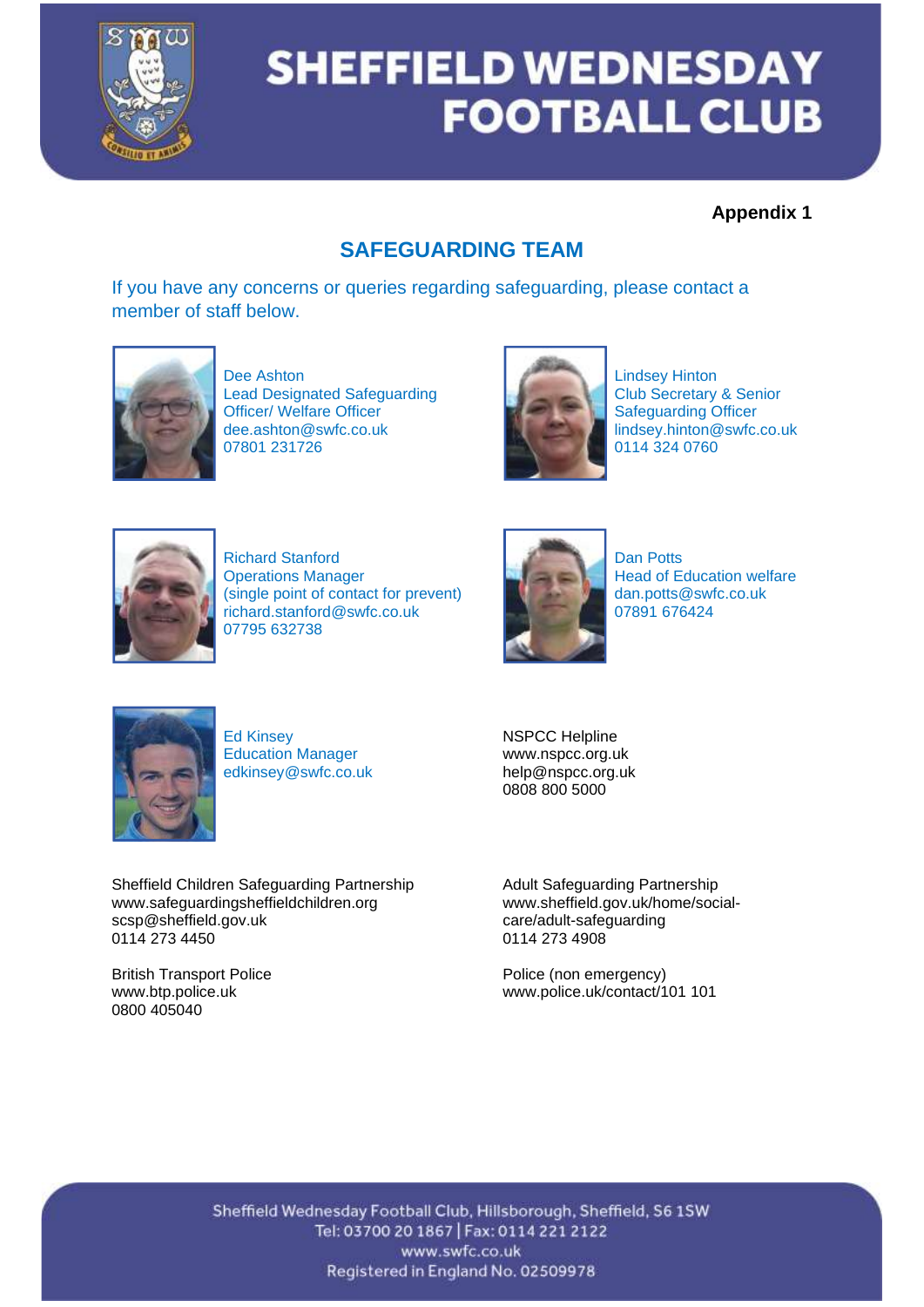

### **Appendix 2**

### **SAFEGUARDING CONCERN FORM**

| $\square$ Accident                      | $\Box$ Incident | □ Safeguarding Concern                                                           |  |  |
|-----------------------------------------|-----------------|----------------------------------------------------------------------------------|--|--|
| $\Box$ Club                             | $\Box$ Academy  | $\Box$ Community                                                                 |  |  |
| Date of incident:                       |                 |                                                                                  |  |  |
| about:                                  |                 | Name, date of birth and details of the person(s) the report is being made        |  |  |
|                                         |                 |                                                                                  |  |  |
|                                         |                 | Account of incident or concern: (give clear details relating to what happened,   |  |  |
|                                         |                 | where, when, who was involved, what was said, nature of injury or behaviour, any |  |  |
| witnesses etc keep if factual).         |                 |                                                                                  |  |  |
|                                         |                 |                                                                                  |  |  |
|                                         |                 |                                                                                  |  |  |
|                                         |                 |                                                                                  |  |  |
|                                         |                 |                                                                                  |  |  |
|                                         |                 |                                                                                  |  |  |
|                                         |                 |                                                                                  |  |  |
|                                         |                 |                                                                                  |  |  |
| <b>Action taken:</b>                    |                 |                                                                                  |  |  |
|                                         |                 |                                                                                  |  |  |
|                                         |                 |                                                                                  |  |  |
|                                         |                 |                                                                                  |  |  |
| Name of person making the report:       |                 |                                                                                  |  |  |
| Signed:                                 |                 |                                                                                  |  |  |
| Date:                                   |                 |                                                                                  |  |  |
| <b>ADMIN USE ONLY</b>                   |                 |                                                                                  |  |  |
| <b>Designated Safeguarding Officer:</b> |                 |                                                                                  |  |  |
| Signed:                                 |                 |                                                                                  |  |  |
| Date:                                   |                 |                                                                                  |  |  |
| <b>Further action taken:</b>            |                 |                                                                                  |  |  |
|                                         |                 |                                                                                  |  |  |
|                                         |                 |                                                                                  |  |  |
|                                         |                 |                                                                                  |  |  |
|                                         |                 |                                                                                  |  |  |